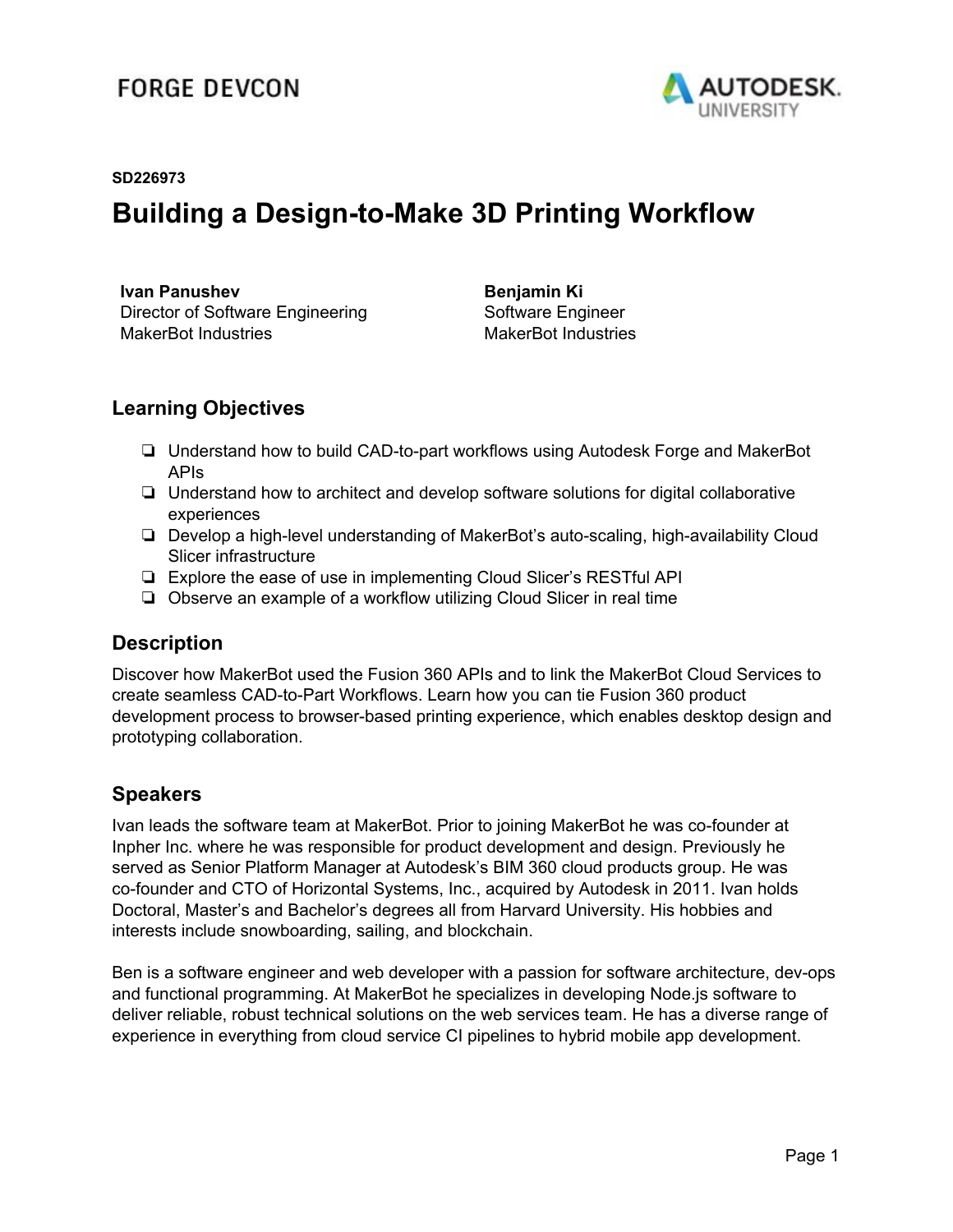

# **3D Printing Workflows**

Desktop 3D printing has allowed designers to collapse long prototyping cycles in order to iterate faster and benefit from the low-cost and accessibility of the technology. However 3D printing workflows have remained disconnected and have relied on import/export capabilities of CAD applications where valuable metadata is typically lost. Additionally, there is limited real-time feedback from 3D print preparation applications back to CAD tools to inform designers of "printability" and preview of sliced model data.

The current sessions provides an overview of how APIs were used to enable data flows between Fusion 360 and MakerBot's Cloud Slicer service.

### **The need for CAD-to-Part workflows**

Integrating CAD and 3D printing systems allows for better data retention and documentation of design decisions. The cloud data model in Fusion 360 enables team members to work in parallel and iterate on designs rapidly. Seamlessly creating 3D printed outputs of designs at anypoint in time requires close coordination. Keeping track of design vs. printed versions of models comes with high overhead in disconnected environment.

### **Software architecture for digital collaborative experiences**

The software architecture of the integrated solution will be reviewed together with the main design considerations. Building flexible, scalable and reliable service infrastructure which will allow many future integrations is a main objective.

# **Building workflows using Autodesk Fusion 360 and MakerBot APIs**

The specific Fusion 360 APIs used in the integration will be reviewed and the experience of publishing to the Fusion Store will be shared with the audience. Overview of the MakerBot and Thingiverse APIs will provide insights into how to build and deploy applications in the MakerBot ecosystem.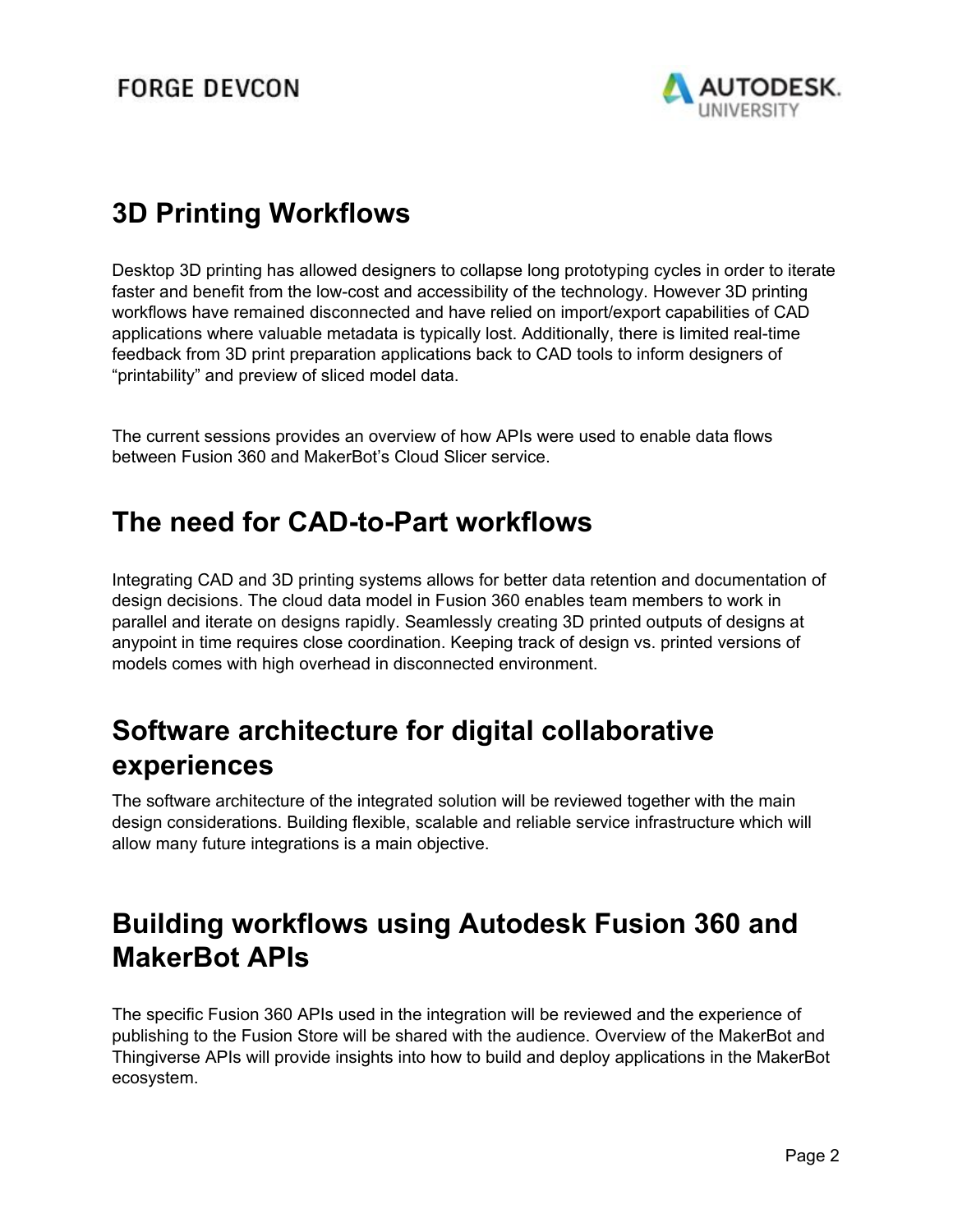

### **MakerBot Cloud Slicer's auto-scaling, high-availability infrastructure**



https://cloudslicer.makerbot.com/

The infrastructure of MakerBot's Cloud Slicer service allows developers to scale print processing jobs and bring the output data back into CAD tools.

It is critical that Cloud Slicer functions with high reliability & low latency to provide the most seamless workflow possible for users. We will go through a high level overview of how Cloud Slicer achieves these goals via a modern web service architecture that scales with demand.

Furthermore, we will review how CI/CD tools are used at MakerBot to automate our deployments to continuously improve our product for developers and how partners can best leverage the infrastructure.